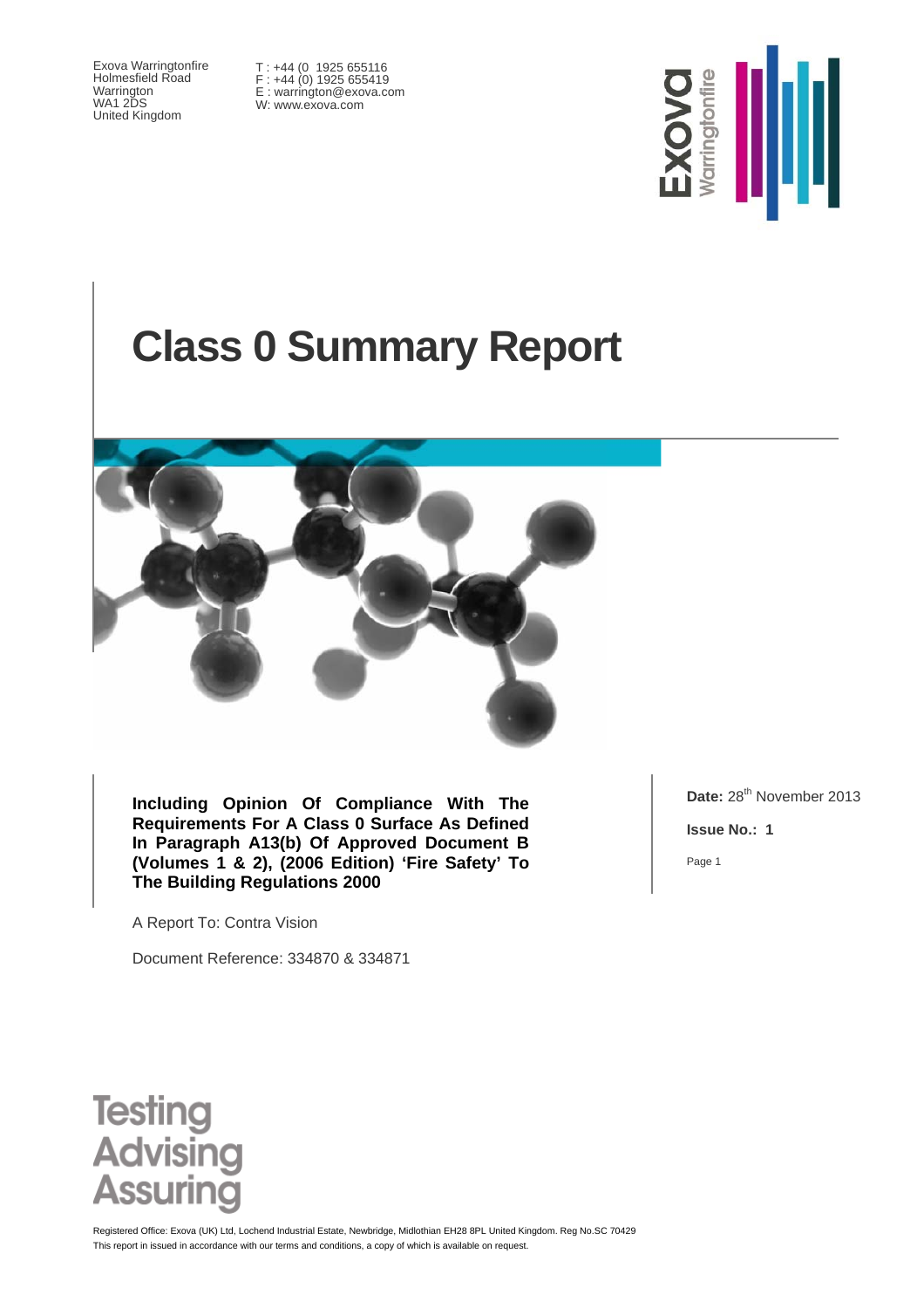



### **Executive Summary**

#### **Objective** To assess the results of tests to BS 476:Part 6:1989+A1: 2009 and BS 476:Part 7:1997, obtained on specimens of the following product and to provide an opinion of compliance with the requirements for a Class 0 surface, as defined in Approved Document B to the Building Regulations 2000.

| <b>Generic Description</b>                                                           | <b>Product reference</b>       | <b>Thickness</b><br>application rate | Weight per unit<br>area or density |  |
|--------------------------------------------------------------------------------------|--------------------------------|--------------------------------------|------------------------------------|--|
| Self-adhesive<br>perforated                                                          | Vision $^\circledR$<br>"Contra | 6.16mm *                             | 14.8kg/m <sup>2</sup> *            |  |
| adhered to<br>window film                                                            | Performance <sup>™</sup> "     |                                      |                                    |  |
| toughened glass substrate                                                            |                                |                                      |                                    |  |
| Individual components used to manufacture composite:                                 |                                |                                      |                                    |  |
| Ply No.1 film (test face)                                                            | "Polymeric Calendered PVC"     | 90 microns                           | $75$ g/m <sup>2</sup>              |  |
| Ply No.2 film                                                                        | "Polymeric Calendered PVC"     | 90 microns                           | $75$ g/m <sup>2</sup>              |  |
| Adhesive                                                                             | Unable to provide              | 28g/m <sup>2</sup>                   | Not stated                         |  |
| Substrate                                                                            | "6mm Toughened"                | 6 <sub>mm</sub>                      | 14.61kg/m <sup>2</sup> *           |  |
| *Determined by Exova Warringtonfire                                                  |                                |                                      |                                    |  |
| Please see page 5 of this test report for the full description of the product tested |                                |                                      |                                    |  |

**Test Sponsor** Contra Vision, Victoria House, 19-21 Ack Lane East, Bramhall, Stockport, Cheshire, SK7 2BE

**Opinion:** We consider the results of the tests to BS 476:Part 6:1989+A1: 2009 and BS 476:Part 7: 1997, demonstrate that the product, as tested, complies with the requirements for Class 0, as defined in paragraph A13(b) of Approved Document B, `Fire Safety', to the Building Regulations 2000.

**Date of Test** 21<sup>st</sup> & 22<sup>nd</sup> November 2013

#### **Signatories**

Cech Responsible Officer C. Meachin \*

Acting Technical Officer

| NAME OF OCCUPANT OR OTHER DESIGNATION. |  |
|----------------------------------------|--|
| Authorised                             |  |
| S. Deeming *                           |  |
| <b>Operations Manager</b>              |  |

\* For and on behalf of **Exova Warringtonfire**.

Report Issued: 28<sup>th</sup> November 2013

This version of the report has been produced from a .pdf format electronic file that has been provided by Exova Warringtonfire to the sponsor of the report and must only be reproduced in full. Extracts or abridgements of reports must not be published without permission of Exova Warringtonfire

Document No.: 334870 & 334871 Page No.: 2 of 7 Author: C. Meachin Issue Date: 28<sup>th</sup> November 2013

Client: Contra Vision Contra Vision Issue No.: 1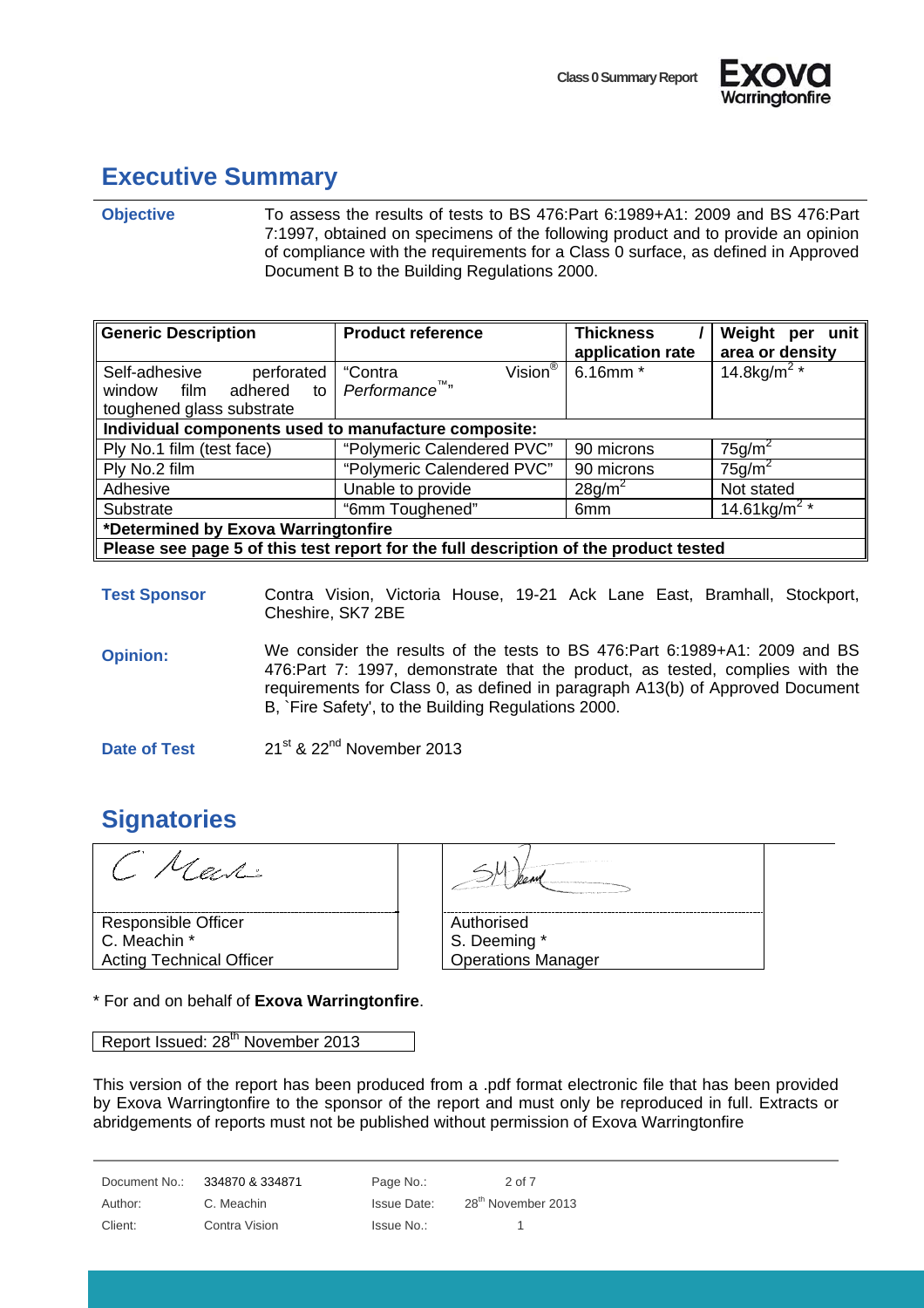**Class 0 Summary Report** 



| <b>CONTENTS</b> | PAGE NO. |
|-----------------|----------|
|                 |          |
|                 |          |
|                 |          |
|                 |          |
|                 |          |
|                 |          |

Document No.: 334870 & 334871

Author:

Client:

C. Meachin Contra Vision Page No.: Issue Date: Issue No.:

3 of 7 28<sup>th</sup> November 2013  $\mathbf{1}$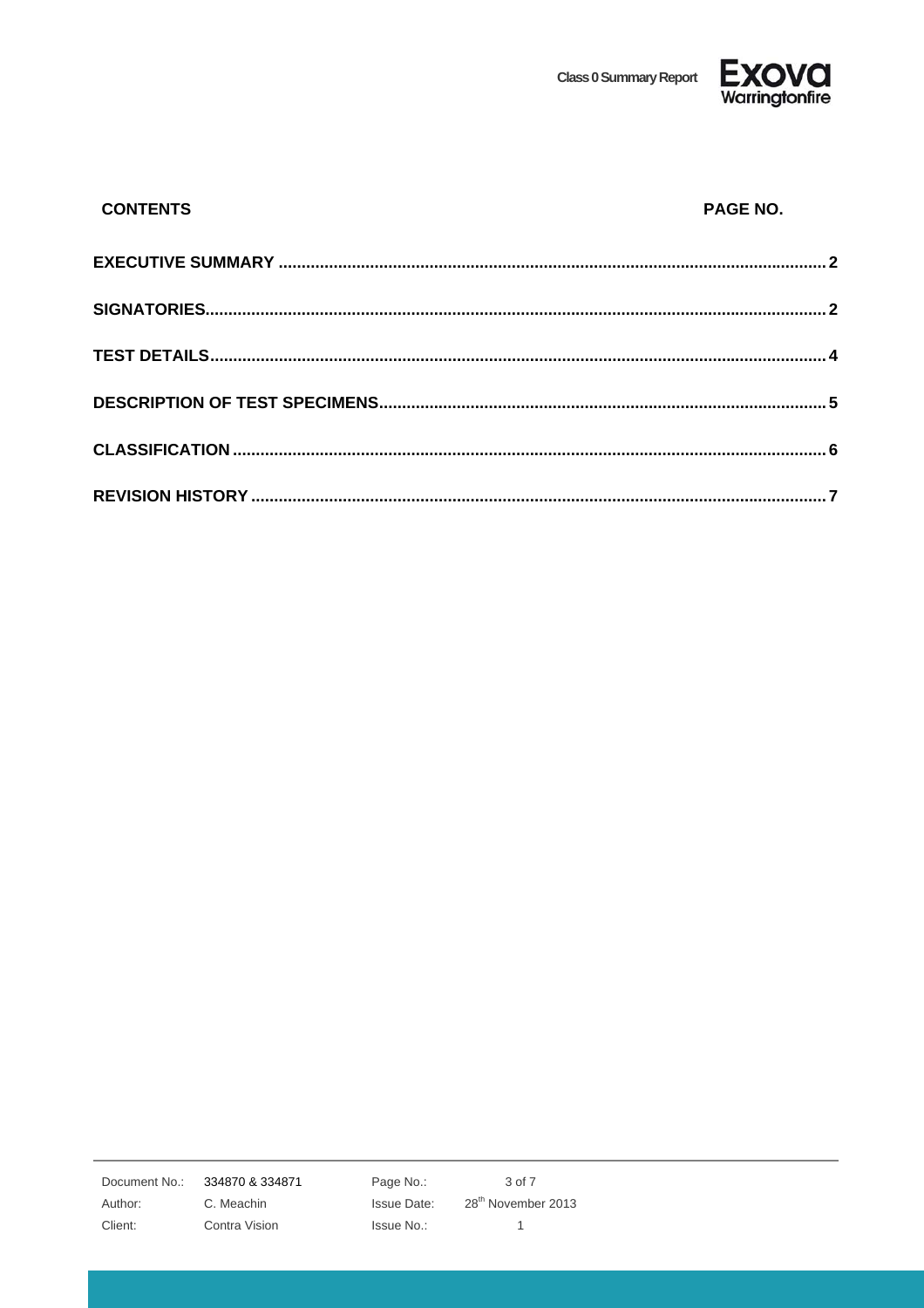



#### **Test Details**

| <b>Terms</b><br><b>Reference</b>  |             | Of To assess the results of tests to BS 476:Part 6:1989+A1: 2009 and BS<br>476: Part 7:1997, obtained on specimens of a product and to provide an opinion<br>of compliance with the requirements for a Class 0 surface, as defined in<br>Approved Document B to the Building Regulations 2000.               |                                                                                                                                                                                                                                                                                                                                                                                                               |     |     |
|-----------------------------------|-------------|--------------------------------------------------------------------------------------------------------------------------------------------------------------------------------------------------------------------------------------------------------------------------------------------------------------|---------------------------------------------------------------------------------------------------------------------------------------------------------------------------------------------------------------------------------------------------------------------------------------------------------------------------------------------------------------------------------------------------------------|-----|-----|
| <b>Introduction</b>               | and 334871. |                                                                                                                                                                                                                                                                                                              | Specimens of a product have been tested in accordance with the test methods<br>specified in BS 476: Part 6: 1989+A1: 2009 'Method of test for fire propagation<br>for products' and BS 476: Part 7: 1997 'Method of test to determine the<br>classification of the surface spread of flame of products'. The results of the<br>tests are fully reported in the Exova Warringtonfire test reports No's. 334870 |     |     |
|                                   |             | This summary test report has been prepared at the request of the sponsor and<br>relates the results of the tests to the requirements for a Class 0 surface of a<br>material or composite product, as defined in paragraph A13(b) of Approved<br>Document B, `Fire Safety', to the Building Regulations 2000. |                                                                                                                                                                                                                                                                                                                                                                                                               |     |     |
|                                   |             | This summary should be read in conjunction with, and not accepted as a<br>substitute for, the Exova Warringtonfire test reports No's. 334870 and<br>334871. Those test reports may include additional information which may be<br>relevant to the assessment of the potential fire hazard of the product.    |                                                                                                                                                                                                                                                                                                                                                                                                               |     |     |
|                                   |             |                                                                                                                                                                                                                                                                                                              | The specimens were tested with an airgap positioned behind the product as<br>described in test report No. 334870 and test report No. 334871.                                                                                                                                                                                                                                                                  |     |     |
| <b>Face subjected to</b><br>tests |             |                                                                                                                                                                                                                                                                                                              | The specimens were mounted in the test positions such that the white film face<br>was exposed to the heating conditions of the tests.                                                                                                                                                                                                                                                                         |     |     |
| <b>Results of test</b>            |             |                                                                                                                                                                                                                                                                                                              | The following results were obtained for the specimens, which were tested.                                                                                                                                                                                                                                                                                                                                     |     |     |
| <b>BS</b> 476: Part 6:            |             |                                                                                                                                                                                                                                                                                                              | Fire propagation index, I                                                                                                                                                                                                                                                                                                                                                                                     | $=$ | 0.0 |
| 1989                              |             | subindex, $i_1$                                                                                                                                                                                                                                                                                              | $=$                                                                                                                                                                                                                                                                                                                                                                                                           | 0.0 |     |
|                                   |             |                                                                                                                                                                                                                                                                                                              | subindex, $i_2$                                                                                                                                                                                                                                                                                                                                                                                               | $=$ | 0.0 |
|                                   |             |                                                                                                                                                                                                                                                                                                              | subindex, $i_3$                                                                                                                                                                                                                                                                                                                                                                                               | $=$ | 0.0 |
| <b>BS</b> 476: Part 7:<br>1997    |             |                                                                                                                                                                                                                                                                                                              | Class 1 surface spread of flame                                                                                                                                                                                                                                                                                                                                                                               |     |     |

The test results relate only to the behaviour of the test specimens of the product under the particular conditions of the test, they are not intended to be the sole criterion for assessing the potential hazard of the product in use.

Document No.: 334870 & 334871 Page No.: 4 of 7 Author: C. Meachin Issue Date: 28<sup>th</sup> November 2013

Client: Contra Vision Issue No.: 1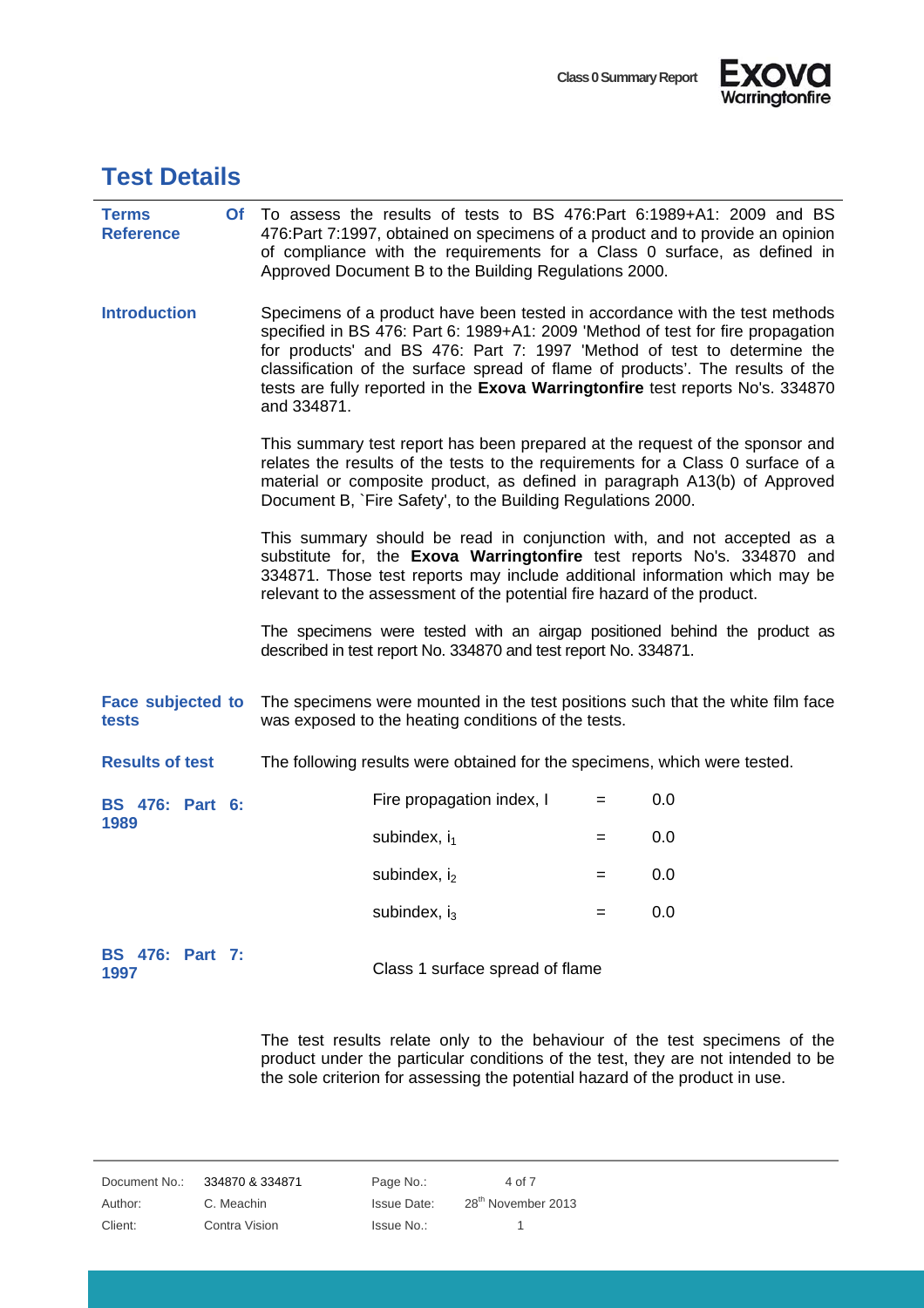



### **Description of Test Specimens**

The description of the specimens given below has been prepared from information provided by the sponsor of the test. All values quoted are nominal, unless tolerances are given.

| toughened glass substrate<br>"Contra Vision <sup>®</sup> Performance <sup>™</sup> "<br>Trade name<br>Thickness of film<br>180 microns<br>$170$ g/m <sup><math>2</math></sup><br>Weight per unit area of film inclusive of |                            |  |
|---------------------------------------------------------------------------------------------------------------------------------------------------------------------------------------------------------------------------|----------------------------|--|
|                                                                                                                                                                                                                           |                            |  |
|                                                                                                                                                                                                                           |                            |  |
|                                                                                                                                                                                                                           |                            |  |
|                                                                                                                                                                                                                           |                            |  |
| adhesive                                                                                                                                                                                                                  |                            |  |
| Thickness of composite<br>6.16mm (determined by Exova Warringtonfire)                                                                                                                                                     |                            |  |
| 14.8kg/m <sup>2</sup> (determined by Exova Warringtonfire)<br>Weight per unit area of composite                                                                                                                           |                            |  |
| Name of manufacturer                                                                                                                                                                                                      | Contra Vision Supplies Ltd |  |
| Diameter of holes<br>1.60mm<br>Perforations                                                                                                                                                                               |                            |  |
| Spacing between hole centres<br>2.40mm                                                                                                                                                                                    |                            |  |
| Polyvinyl chloride (PVC)<br>Generic type                                                                                                                                                                                  |                            |  |
| "Polymeric Calendered PVC"<br>Product reference                                                                                                                                                                           |                            |  |
| Renolit<br>Name of manufacturer<br>Ply No.1 film                                                                                                                                                                          |                            |  |
| "White"<br>Colour<br>(test face)                                                                                                                                                                                          |                            |  |
| <b>Thickness</b><br>90 microns                                                                                                                                                                                            |                            |  |
| $75g/m^2$<br>Weight per unit area                                                                                                                                                                                         |                            |  |
| Flame retardant details<br>See Note 1 below                                                                                                                                                                               |                            |  |
| <b>PVC</b><br>Generic type                                                                                                                                                                                                |                            |  |
| "Polymeric Calendered PVC"<br>Product reference                                                                                                                                                                           |                            |  |
| Name of manufacturer<br>Renolit                                                                                                                                                                                           |                            |  |
| "Black"<br>Colour<br>Ply No.2 film                                                                                                                                                                                        |                            |  |
| 90 microns<br><b>Thickness</b>                                                                                                                                                                                            |                            |  |
| $75g/m^2$<br>Weight per unit area                                                                                                                                                                                         |                            |  |
| Flame retardant details<br>See Note 1 below                                                                                                                                                                               |                            |  |
| Solvent acrylic<br>Generic type                                                                                                                                                                                           |                            |  |
| Product reference<br>See Note 1 below                                                                                                                                                                                     |                            |  |
| Name of manufacturer<br>See Note 2 below<br>Adhesive                                                                                                                                                                      |                            |  |
| $28g/m^2$<br>Application rate                                                                                                                                                                                             |                            |  |
| Transferred from coated release liner<br>Application method                                                                                                                                                               |                            |  |
| Flame retardant details<br>See Note 1 below                                                                                                                                                                               |                            |  |
| Toughened glass<br>Generic type                                                                                                                                                                                           |                            |  |
| Product reference<br>"6mm Toughened"                                                                                                                                                                                      |                            |  |
| Name of supplier<br><b>KLG Glass (Chiwell)</b>                                                                                                                                                                            |                            |  |
| "Clear"<br>Colour reference<br>Substrate                                                                                                                                                                                  |                            |  |
| <b>Thickness</b><br>6mm                                                                                                                                                                                                   |                            |  |
| 14.61kg/ $m^2$ (determined by Exova Warringtonfire)<br>Weight per unit area                                                                                                                                               |                            |  |
| Flame retardant details<br>The substrate is inherently flame retardant                                                                                                                                                    |                            |  |
| Brief description of manufacturing process<br>White and black layers (ply 1 and ply 2) of                                                                                                                                 |                            |  |
| calendered PVC, laminated together with heat &                                                                                                                                                                            |                            |  |
| pressure, adhesive coated and then perforated.                                                                                                                                                                            |                            |  |

#### **Note 1 - The sponsor was unable to provide this information.**

#### **Note 2 - The sponsor was unwilling to provide this information.**

| Document No.: | 334870 & 334871 | Page No.:   | 5 of 7                         |
|---------------|-----------------|-------------|--------------------------------|
| Author:       | C. Meachin      | Issue Date: | 28 <sup>th</sup> November 2013 |
| Client:       | Contra Vision   | Issue No.:  |                                |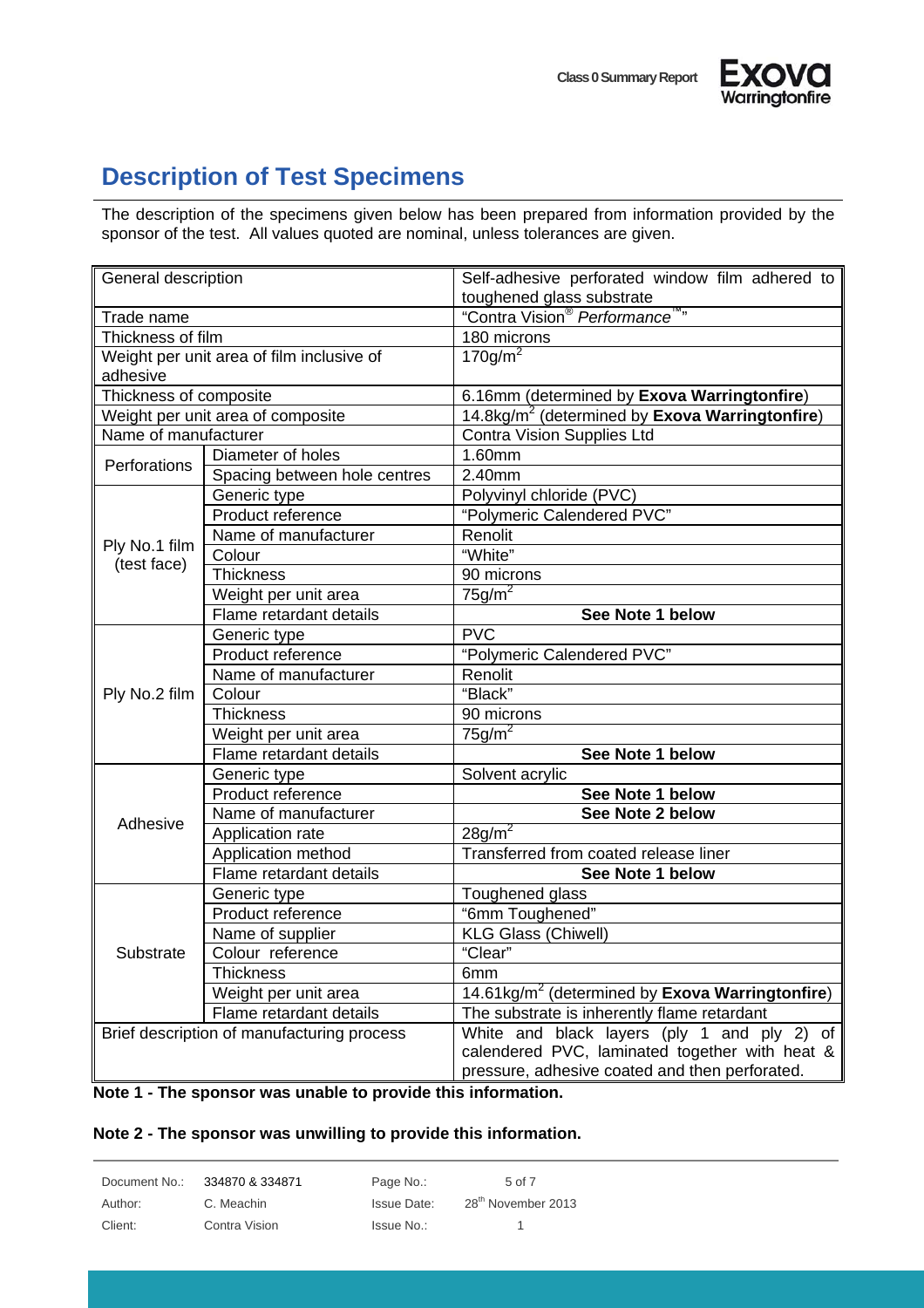



### **Classification**

| <b>Opinion</b>             | We consider the results of the tests detailed above demonstrate that the<br>product, as tested, complies with the requirements for Class 0, as defined in<br>paragraph A13(b) of Approved Document B, `Fire Safety', to the Building<br>Regulations 2000.                                                                                     |
|----------------------------|-----------------------------------------------------------------------------------------------------------------------------------------------------------------------------------------------------------------------------------------------------------------------------------------------------------------------------------------------|
| <b>Validity of opinion</b> | This opinion is based on the requirements of the Building Regulations at the<br>date of this report. If the Building Regulations are revised or amended in any<br>way subsequent to that date, care must be taken to ensure that this opinion is<br>not invalidated by those revisions or amendments.                                         |
|                            | The opinion has been formulated on the assumption that the specimens are<br>representative of the product in practice. Exova Warringtonfire was not<br>involved in any sampling or selection procedures which would confirm this or in<br>any audit testing which would provide confidence in the consistency of the<br>product in the tests. |
|                            | This report may only be reproduced in full. Extracts or abridgements shall not                                                                                                                                                                                                                                                                |

be published without permission of **Exova Warringtonfire**.

Document No.: 334870 & 334871 Page No.: 6 of 7

Client: Contra Vision Issue No.: 1

Author: C. Meachin Issue Date: 28<sup>th</sup> November 2013